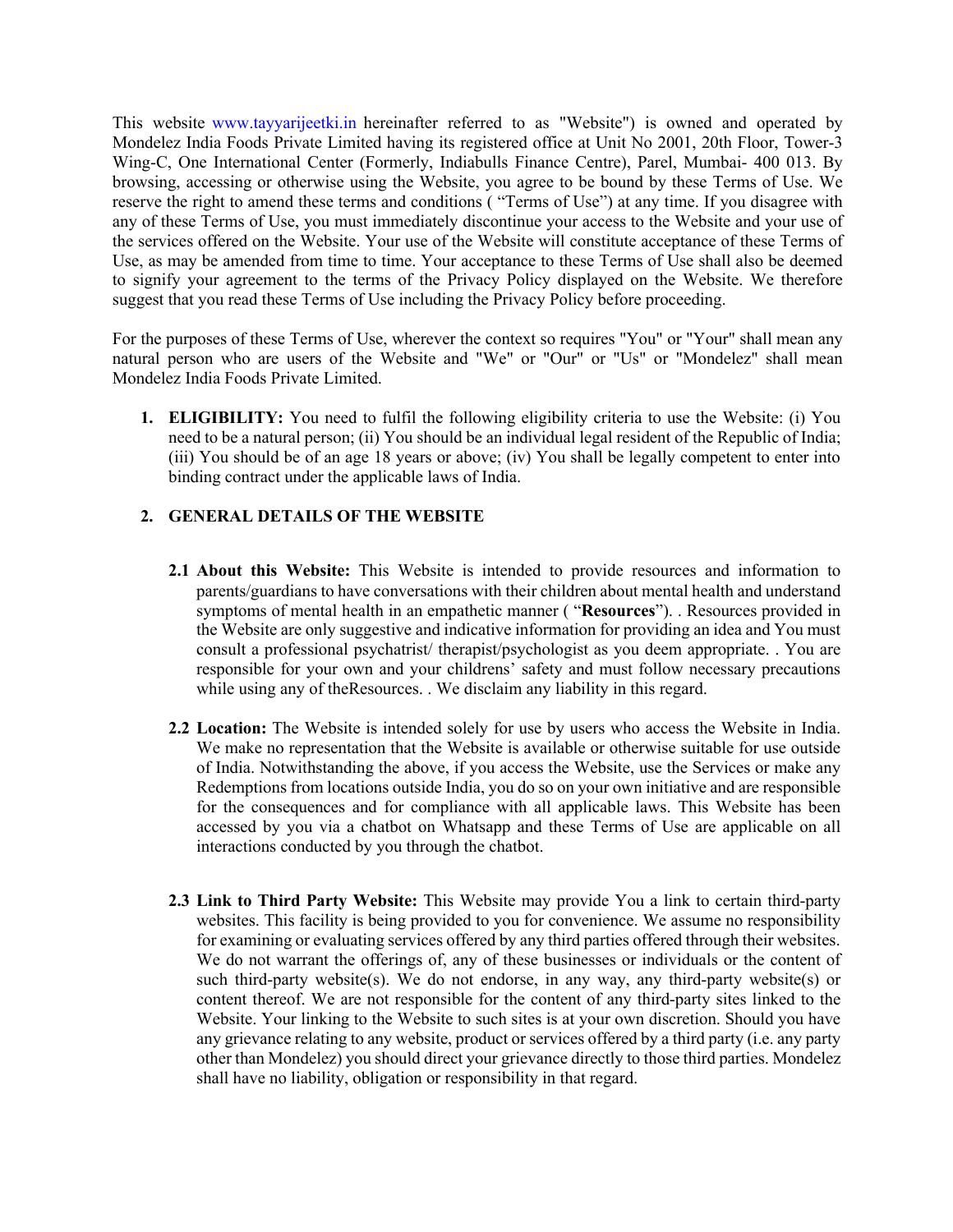**3. USE OF WEBSITE:** Mondelez grants You a limited licence to access and make personal use of this Website, but not to download (other than page caching) or modify it, or any portion of it, except with express written consent of Mondelez and / or its affiliates, as may be applicable. This licence does not include any resale or commercial use of this Website or its contents. You agree, undertake and confirm that Your use of Website shall be strictly governed by the following binding principles: You shall not host, display, upload, modify, publish, transmit, update or share any information which: a. belongs to another person and to which You do not have any right to; b. is grossly harmful, harassing, blasphemous, defamatory, obscene, pornographic, paedophilic, libellous, invasive of another's privacy, hateful, or racially, ethnically objectionable, disparaging, relating or encouraging money laundering or gambling, or otherwise unlawful in any manner whatever; or unlawfully threatening or unlawfully harassing in any manner whatever; c. is misleading in any way; d. is patently offensive to the online community, such as sexually explicit content, or content that promotes obscenity, paedophilia, racism, bigotry, hatred or physical harm of any kind against any group or individual; e. infringes upon or violates any third party's rights (including, but not limited to, intellectual property rights, rights of privacy (including without limitation unauthorized disclosure of a person's name, email address, physical address or phone number) or rights of publicity); f. engages in commercial activities and/or sales without our prior written consent such as contests, sweepstakes, barter, advertising and pyramid schemes, or the buying or selling of "virtual" products related to the Website. g. violates any law for the time being in force; h. conduct any form of ambush marketing, or to claim any form of association with us, the Mondelēz International group or its brands and products. i. do anything to damage or harm our brands, products or reputation (or that of the Mondelēz International group).

You shall not attempt to gain unauthorized access to any portion or feature of the Website, or any other systems or networks connected to the Website or to any server, computer, network, or to any of the services offered on or through the Website, by hacking, password "mining" or any other illegitimate means.

## **4. ACCESS TO WEBSITE**

- **4.1** We do not warrant that your use of the Website will be uninterrupted, and We do not warrant that any information (or messages) transmitted via the Website will be transmitted accurately, reliably, in a timely manner or at all. Notwithstanding that we will try to allow uninterrupted access to the Website, access to the Services and the Mobile Application may be suspended, restricted or terminated at any time.
- **4.2** We do not give any warranty that the Website is free from viruses or anything else which may have a harmful effect on any technology. You agree that you shall ensure that your device has the appropriate configuration and settings to be able to use the Website. We do not make any representations or warranties that the Website will work on your device.
- **4.3** We reserve the right to change, modify, substitute, suspend or remove without notice any information on Website from time to time. Your access to the Website may also be occasionally restricted to allow for repairs, maintenance or the introduction of new facilities or services. We will attempt to restore such access as soon as we reasonably can. For the avoidance of doubt, we reserve the right to withdraw any information from the Website at any time.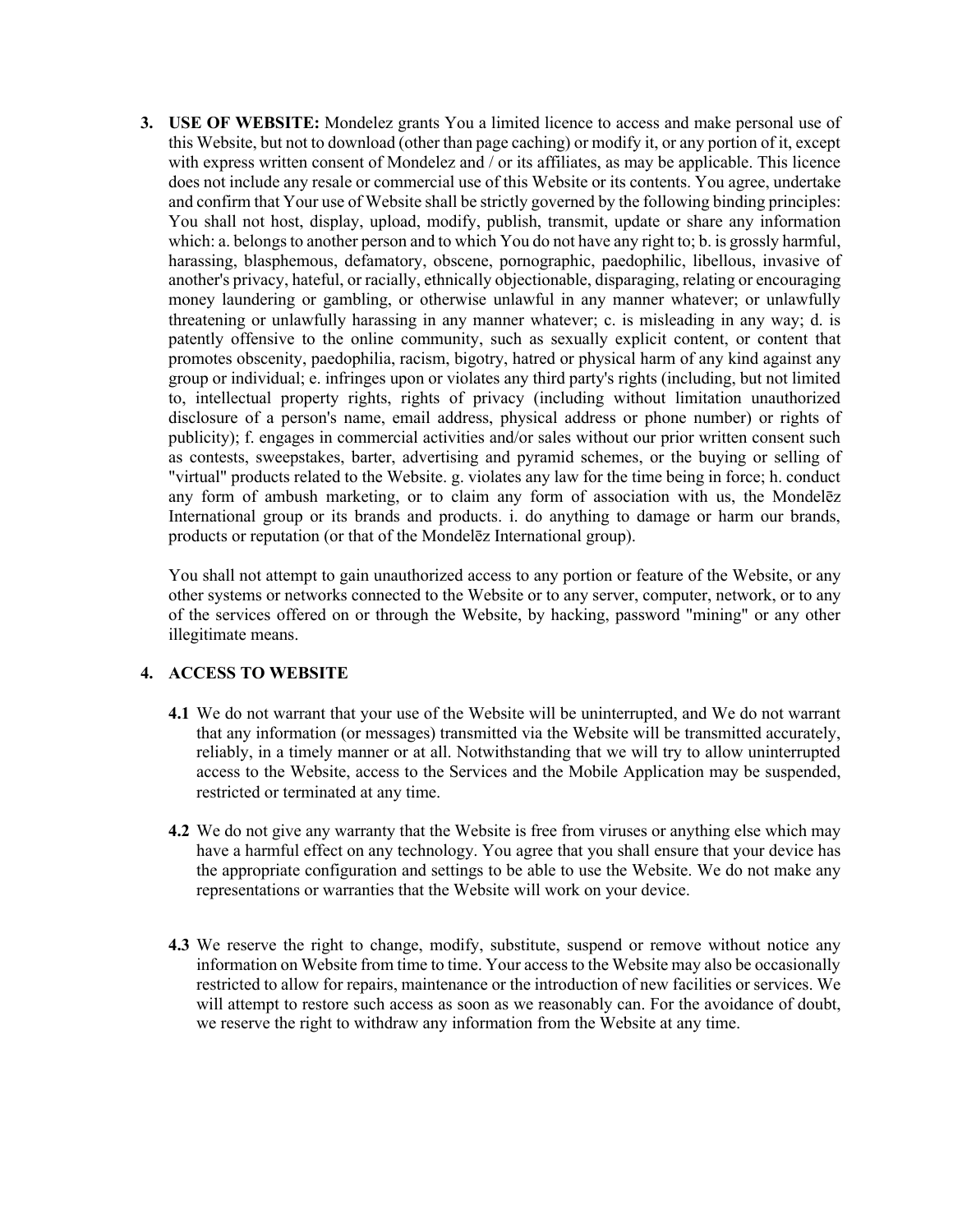- **5. INTELLECTUAL PROPERTY RIGHTS:** Users for this Website acknowledge that the purpose of this Website is showcase the Resources. All and any intellectual property arising out of this Website, including without limitation, Resources, contents of website, description, images, illustrations, audio clips, and video clips shall belong to Mondelez at all points in time. All editorial content, information, photographs, illustrations, artwork and other graphic materials, and names, logos and trademarks on the Website belong to Us. These works, logos, graphics, sounds or images may not be copied, reproduced, retransmitted, distributed, disseminated, sold, published, broadcasted or circulated whether in whole or in part, unless expressly permitted by us.
- **6. PERSONAL DATA:** If you have selected to opt in for any specific option for which you are required to provide your decision to opt in exercising your discretion, you will receive communications, notifications or such material for which you have opted in for. You agree that for this purpose, We may need to collect personal and/or sensitive personal information ("Personal Data") from You. Such Personal Data will be used by for the purpose of this Website. In addition to the above, please visit our Privacy Notice displayed on the Website to understand why your Personal Data is collected and what is done with it. Please note that your acceptance of these terms and conditions is deemed to signify your agreement to the Privacy Notice as well and the necessary consent to what we might do with your Personal Data as described in the Privacy Notice. Participants shall have the right to access and correct/edit their Personal Data. By accepting these Terms of Use you also hereby give your consent to Mondelez or any other third party nominated on its behalf to collect, record, organize, structure, store, adapt, alter, retrieve, use, align or combine, index, disclose by transmission, share with nominated third parties or carry out the necessary profiling in relation to your Personal Data that provide as part of use of this Website. Your data will be collected for the purpose of sharing newsletters and for any additional activity as mentioned in the Privacy Notice. Mondelez will take the necessary measures to secure and keep safe, either directly or through third parties, any such information that You may have shared. In case of any grievance relating to storage of your Personal Data you may report the same by using any of the modes of raising complaints as provided on Mondelez's website or by writing to the Mondelez address provided below. It is important to remember that whatever You transmit or disclose can be collected and used by others or unlawfully intercepted by third parties. No data transmission can be guaranteed to be 100% secure. While We strive to use commercially reasonable means to protect Your information, We cannot warrant the security of any information You transmit to us.
- **7. GOVERNING LAW AND JURISDICTION:** The courts of competent jurisdiction at Mumbai shall have sole and exclusive jurisdiction to determine any and all disputes arising out of, or in connection with the Website. Further all issues and questions concerning the construction, validity, interpretation and enforceability of these Terms of Use, or the rights and obligations of the users and/or Mondelez, shall be governed and construed in accordance with the laws of the Republic of India.

## **8. LIABILITY RELEASE:**

This Website is being run purely on a "best effort" basis without any representation or warranties (express or implied) including any implied warranties of merchantability, completeness, fitness for purpose, freedom from computer virus, availability, security, compatibility, title, the accuracy or completeness of information, or of non-infringement, except otherwise specified in writing. By accessing this Website, You will be legally bound hereby, to release from liability, and hold harmless Mondelez and any of its / their affiliates, employees or agents representing or related to Mondelez and its / their services/products for any matters in relation to your use of this Website.